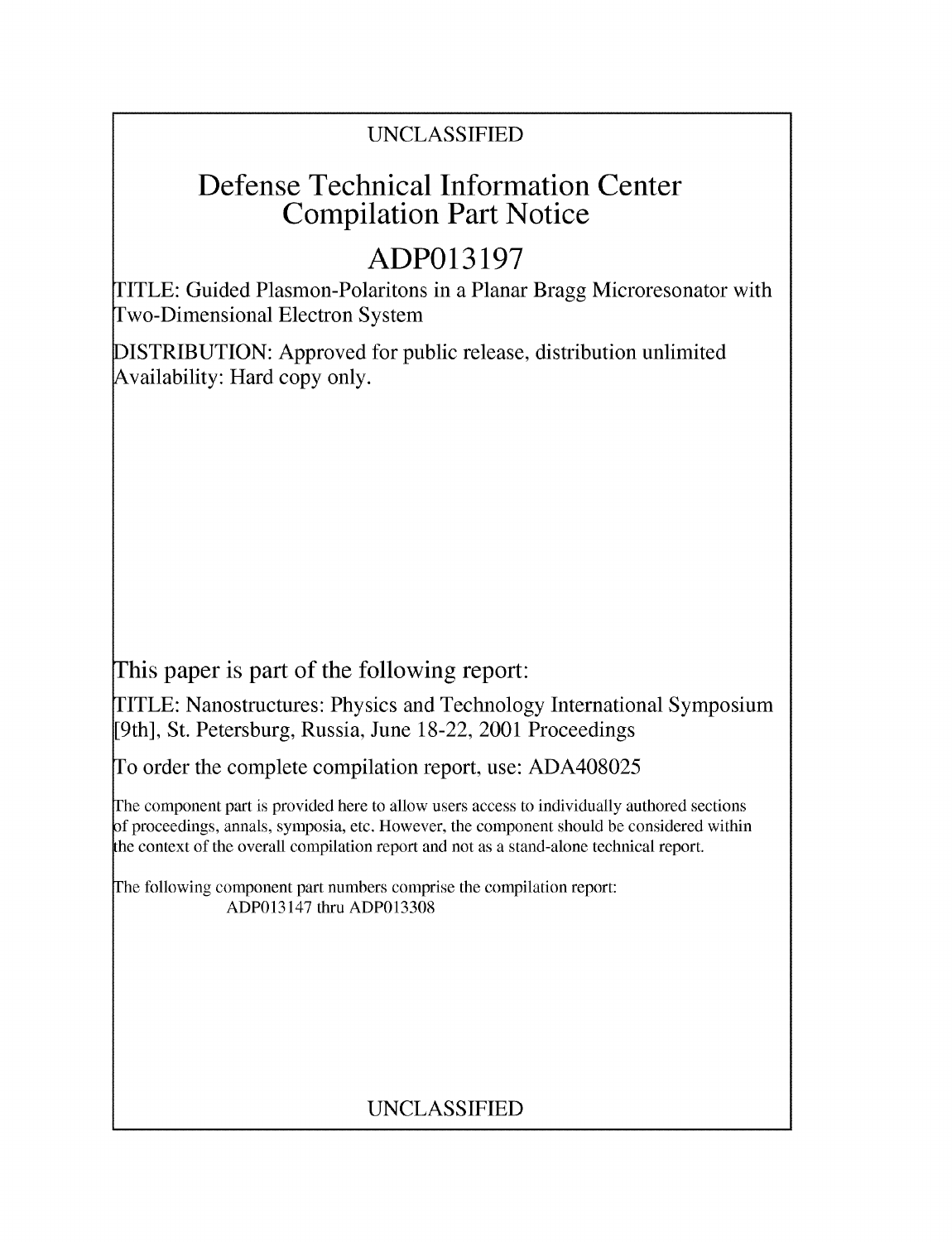### **Guided plasmon-polaritons in a planar Bragg microresonator with two-dimesional electron system**

*V V Popov,* G. M. Tsymbalov and T. V. Teperik Institute of Radio Engineering and Electronics (Saratov Division), RAS, 410019 Saratov, Russia

**Abstract.** We present the results of theoretical investigation of the plasmon-polaritons formed due to the interaction of two-dimensional plasmons in a planar Bragg microresonator with guided modes of dielectric substrate slab. A conclusion is made that guided plasmon-polaritons may be taken up for the development of controllable guided wave THz frequency filters and modulators.

#### **Introduction**

Recently, the interaction of dipole electron excitations in two-dimensional (2D) electron systems with electromagnetic (EM) cavity modes have been extensively studied. Particularly, the exciton-phonon coupling in cavity-embedded quantum wells has received the bulk of attention. The exciton-phonon coupling results in the anticrossing between excitonic states and the resonator confined photon modes which gives birth to the cavitypolaritons [1-4]. The cited papers are devoted to radiative exciton-polaritons. Radiative exciton-polariton dispersion has been measured from angle-resolved photoluminescence experiments [3, 4].

Plasma oscillations in 2D electron systems (2D plasmons) are nonradiative electron dipole excitations [5]. Hence they can not couple to EM radiation through one-phonon absorption or emission processes. To couple 2D plasmons to EM wave a lateral diffraction grating with periodicity  $L \ll \lambda$ , where  $\lambda$  is the EM wavelength, is formed on the top surface of the structure [5]. The grating couples transverse EM wave to longitudinal plasma oscillations with in-plane wavevectors  $k_{\parallel} = 2\pi m/L$  ( $m = 1, 2, 3...$ ). In fact, such a grating makes up an open Bragg resonator for 2D plasma oscillations. The theory of EM emission from 2D plasmons in semiconductor heterostructure with planar metal grating was developed in [6-8].

In a plane-parallel dielectric substrate slab the EM field confinement takes place for guided modes with in-plane wavevectors from the interval  $\omega/c < k_{\parallel} < \omega \sqrt{\varepsilon_s/c}$ , where *c* is the light velocity,  $\omega$  is the angular frequency of EM wave,  $\varepsilon_s$  is the dielectric constant of the substrate medium. In this paper we present a theoretical investigation of the polaritons formed due to the interaction of 2D plasmons in a planar Bragg resonator with EM guided modes of dielectric substrate slab.

#### **1. Guided plasmon-polariton dispersion**

The structure under consideration involves a plane-parallel dielectric slab of thickness *d* (semi-insulating GaAs in actual semiconductor heterostructures) with 2D electron system on one of its faces. Planar grating with periodicity *L* consists of perfectly conducting strips of width *w* and it is separated from 2D electron system by dielectric interlayer of thickness  $\delta$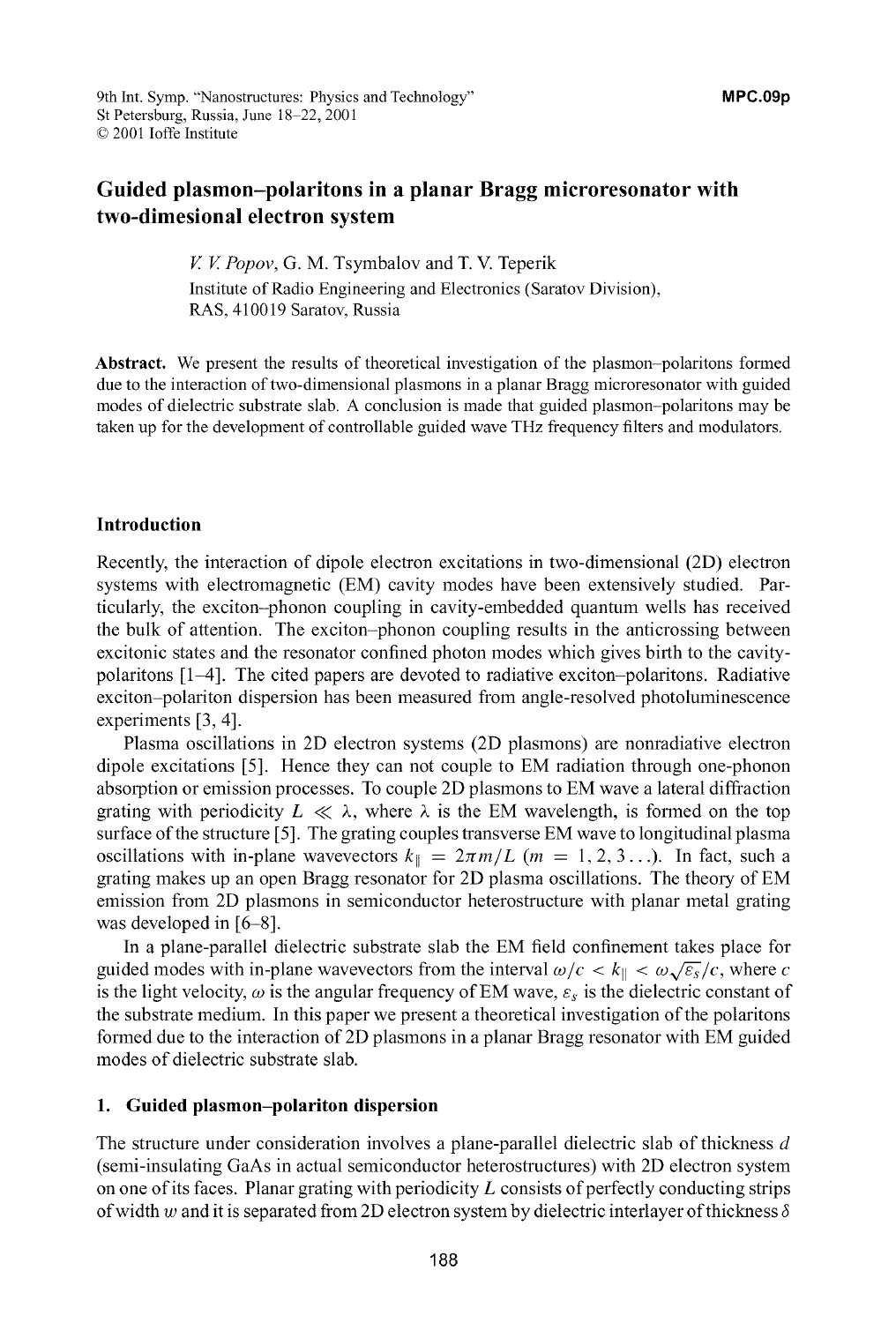

**Fig. 1.** Guided plasmon-polariton dispersion in the structure with parameters  $N_{2D} = 6.7 \times$  $10^{11}$  cm<sup>-2</sup>,  $\varepsilon_s = 12.8$ ,  $d = 3.5 \times 10^{-3}$  cm,  $\delta = 8 \times 10^{-6}$  cm,  $L = 8.7 \times 10^{-5}$  cm, and  $w/L = 0.9$  in the case of  $1/\tau = 0$ .

(wide band gap semiconductor AlGaAs). The in-plane wavevector of polariton excitations studied in this paper is aligned with the direction of the grating periodicity.

The theoretical results given below are obtained through a straightforward extension of our previously published theory **[8]** to the case of finite thickness of the structure substrate. Similarly to [6-8], 2D electron plasma is described by the areal conductivity  $\sigma_{2D}$  in a local approximation (the Drude model) with the areal density of electrons  $N_{2D}$  and a phenomenological electron relaxation time  $\tau$ . The parameters used in the calculations are typical of that for 2D electron systems in GaAs/AlGaAs heterostructures. We assume that the substrate dielectric constant  $\varepsilon_s$  is equal to that of the interlayer.

Figure 1 shows the region of interaction of the fundamental (lowest in the frequency) 2D plasma oscillations with the fundamental EM guided TM-mode of the dielectric substrate slab for the case where there is no electron scattering in the 2D system  $(1/\tau = 0)$ . Dispersion of the fundamental TM-mode is given in Fig. 1 by dash-dotted line. Dashed lines in Fig. 1 mark dispersions of the fundamental 2D plasma eigen-oscillations in a planar Bragg resonator on a semi-infinite substrate. It is known **[8]** that 2D plasma eigen-oscillations with wavevector  $k_{\parallel} = 0$ , which corresponds to the center of the first Brillouin zone in the reduced band scheme of the Bragg resonator, split up into doublets. One mode in a doublet is radiative while the other is nonradiative. The frequencies of the fundamental nonradiative and rediative modes are denoted in Fig. 1 as  $\omega_p^+$  and  $\omega_p^-$  respectively. The electric fields of different plasma oscillations in the doublet have symmetry of different parities in relation to the centers of the grating slits. The nonradiative mode possesses nodes of the longitudinal electric field at the centers of the grating slits while the radiative one exhibits antinodes of that there.

For  $k_{\parallel} \neq 0$  a plasmon electric field amplitude distribution does not possess the symmetry with a definite parity in relation to the centers of the grating slits. Therefore, strictly speaking, the both plasma oscillations in the doublet experience radiative damping when their wavevector values fall into the interval  $0 < k_{\parallel} < \omega/c$ . However, the radiative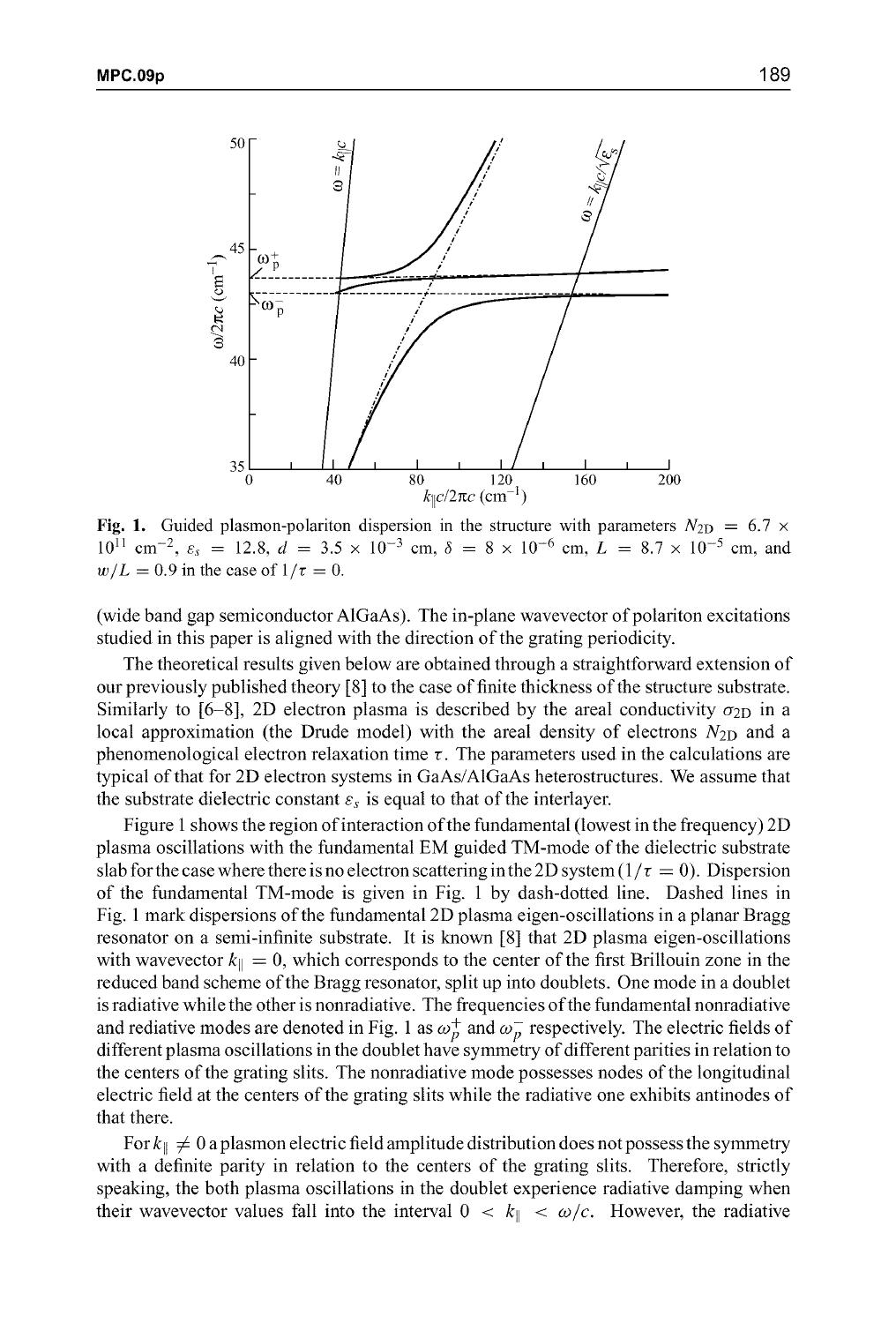damping of "nonradiative" mode remains several orders of magnitude weaker than that of the "radiative" one since the inequality  $\omega/c \ll 2\pi/L$  (i.e.  $L \ll \lambda$ ) is fulfilled. For the same reason, the plasma modes practically conserve definite parities of the symmetry of the electric field amplitude distributions in the interval of  $k_{\parallel}$  shown in Fig. 1.

All modes become nonradiative in the region of the dispersion plane to the right from the light line  $\omega = k_{\parallel} c$  in Fig. 1. In the sector between the light lines  $\omega = k_{\parallel} c$  and  $\omega = k_{\parallel} c / \sqrt{\varepsilon_s}$ the confinement of polariton fields in the transverse direction arises from the total internal reflection of EM wave in the plane-parallel dielectric substrate slab. The electric fields of the guided modes decay with distance from the structure faces whereas inside the substrate a transverse standing wave is formed. When  $k_{\parallel} > \omega \sqrt{\varepsilon_s}/c$ , there are only nonradiative 2D plasma oscillations with the electric fields decaying from 2D electron system survive in the structure.

One can see from Fig. 1 that well away from the interaction region the polariton dispersion merges into the dispersion of an uncoupled plasma or EM mode. In the interaction region the EM guided mode demonstrates the anticrossing with the plasmon doublet. As the wavevector increases the lowermost polariton mode transforms from photonlike mode into plasmonlike one. On the contrary, the uppermost polariton mode transforms from plasmonlike mode into photonlike one. The third mode retains its plasmon character at any wavevector value. But the parity of symmetry of the electric field distribution for this mode is reversed with increasing  $k_{\parallel}$ .

#### **2. Guided plasmon-polariton resonance**

Dispersion and attenuation of guided plasmon-polaritons in the vicinity of the fundamental plasmon doublet at finite electron relaxation in 2D system are shown in Fig. 2 which represent a typical single-resonance behaviour of the system with a full width at half maximum of the attenuation resonance curves of  $\Delta \omega = 1/\tau$  in spite of the fact that there



Fig. 2. Dispersion (a) and attenuation (b) of guided plasmon-polaritons for various values of 2D electron relaxation time  $\tau = 6.5$  (10<sup>-12</sup> s) (curves 1),  $\tau = 5$  (curves 2) and  $\tau = 4$  (curves 3). The other parameters of the structure are the same as in Fig. 1. Dashed-dotted line in Fig. 2(a) marks the dispersion of the fundamental TM-mode of the substrate slab.